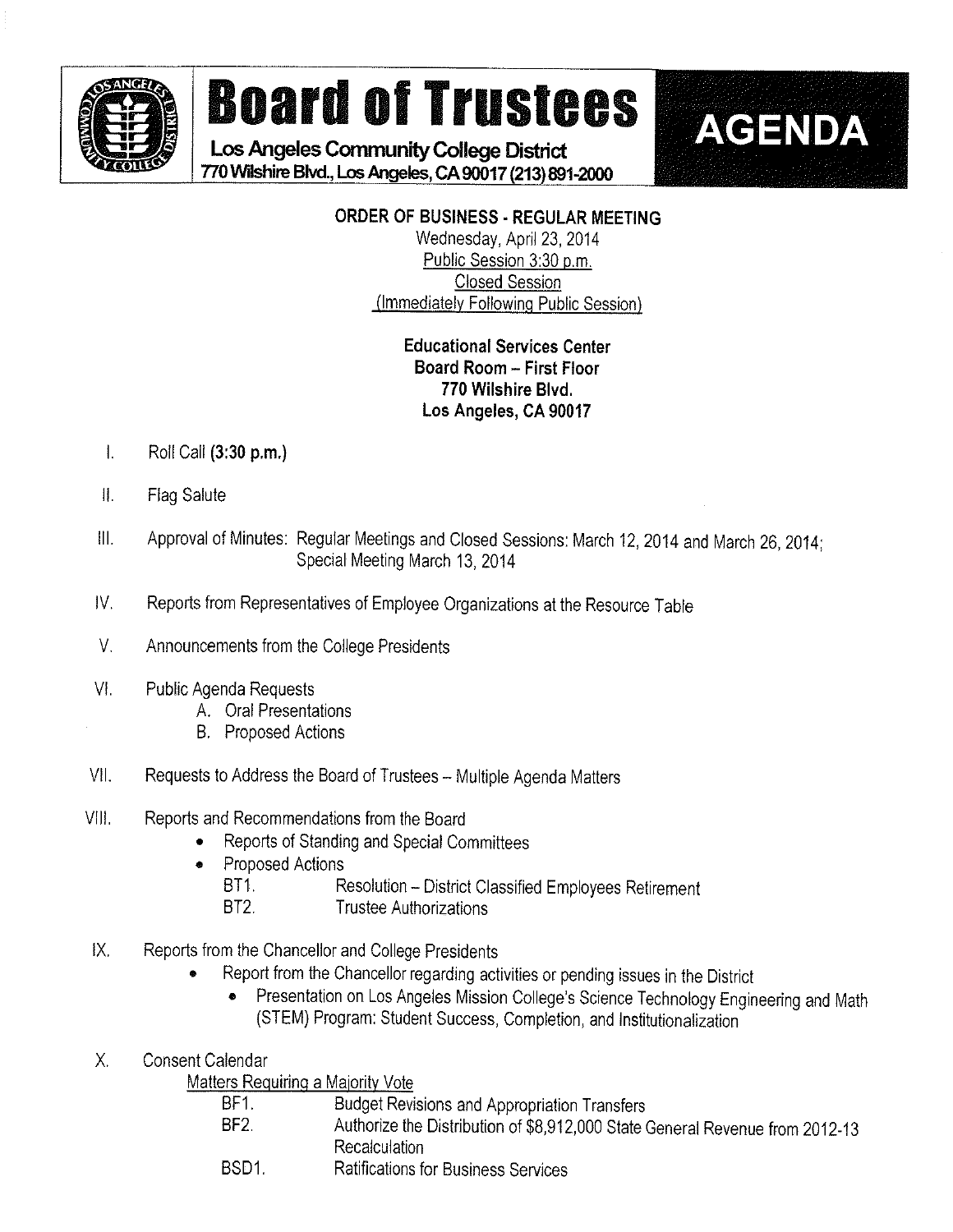| BSD <sub>2</sub><br>FPD <sub>1</sub> | <b>Business Services Routine Report</b><br>Facilities Planning and Development Routine Report                                                                  |
|--------------------------------------|----------------------------------------------------------------------------------------------------------------------------------------------------------------|
| FPD <sub>2</sub> .                   | Authorize Amendment to Master Procurement Agreement                                                                                                            |
| FPD <sub>3</sub> .                   | Ratify Construction Contract Changes Arising out of Differing Site Conditions<br>for Construction Contract with GMZ Engineering, Inc. Greater than \$30,000 in |
|                                      | Original Cost Issued Under Design-Bid-Build Method of Project Delivery                                                                                         |
| FPD4.                                | Ratify Construction Contract Changes Arising out of Differing Site Conditions                                                                                  |
|                                      | for Construction Contract with Kanaan Construction, Inc. Greater than \$30,000                                                                                 |
| FPD <sub>5</sub> .                   | is Original Cost Issued Under Design-Bid-Build Method of Project Delivery<br>Adopt Resolution Approving an Agreement with the County of Los Angeles to         |
|                                      | Acquire Assessor's Parcel Number 2580-016-017 through the Chapter 8 Tax                                                                                        |
|                                      | <b>Sales Process</b>                                                                                                                                           |
| HRD1.                                | <b>Personnel Services Routine Actions</b>                                                                                                                      |
| <b>ISD1</b>                          | <b>Approval of Educational Programs and Courses</b>                                                                                                            |
| ISD <sub>2</sub>                     | <b>Approve Community Services Offerings</b>                                                                                                                    |
| PC1.                                 | Personnel Commission Action                                                                                                                                    |
|                                      | Correspondence                                                                                                                                                 |

#### Matters Requiring a Super Majority Vote - None

- X!, Recommendatjons from the Chancellor
	- Public Hearing on Subsequent Environmental Impact Report for the Firestone Educational Center
- X!i. Notice Reports and Informatives

| BT/A.  | [Notice] Adopt 2014 - 2015 Board Meeting Calendar                                                                                                         |
|--------|-----------------------------------------------------------------------------------------------------------------------------------------------------------|
| BT/B.  | [Notice] Adopt Revisions to Board Rules Chapter XI - Personnel Commission                                                                                 |
| HRD/A. | [Collective Bargaining Informative] Initial Proposal of the Los Angeles Community<br><b>College District</b>                                              |
|        | Administrators' Unit Represented by California Teamsters Public, Professional &<br>Medical Employees Union Local 911 to the Los Angeles Community College |
|        | District Regarding Negotiations of the 2014-2017 Collective Bargaining Agreement                                                                          |
| HRD/B. | [Collective Bargaining Informative] Initial Proposal of the Los Angeles/Orange                                                                            |
|        | Counties Building and Construction Trades Council to the Los Angeles Community                                                                            |
|        | College District Regarding Negotiations of the 2014-2017 Collective Bargaining                                                                            |
|        | Agreement                                                                                                                                                 |
| HRD/C. | [Collective Bargaining Informative] Initial Proposal of the Service Employees                                                                             |
|        | International Union, Local 99 to the Los Angeles Community College District for<br>Negotiating the 2014-2017 Collective Bargaining Agreement              |
| ISD/A. | [Informative] Notification of Student Travel                                                                                                              |
|        |                                                                                                                                                           |

- XIII. Announcements and Indications of Future Proposed Actions by Members of the Board of Trustees
- XIV. Requests to Address the Board of Trustees Regarding Ciosed Session Agenda Matters
- XV. Recess to Closed Session in accordance with The Ralph M. Brown Act, Government Code sections 54950 et seq, and the Education Code to discuss the matters on the posted Closed Session agenda pursuant to Government Code section 54954,5 (Refer to Attachment "A" for Closed Session agenda). Location: Hearing Room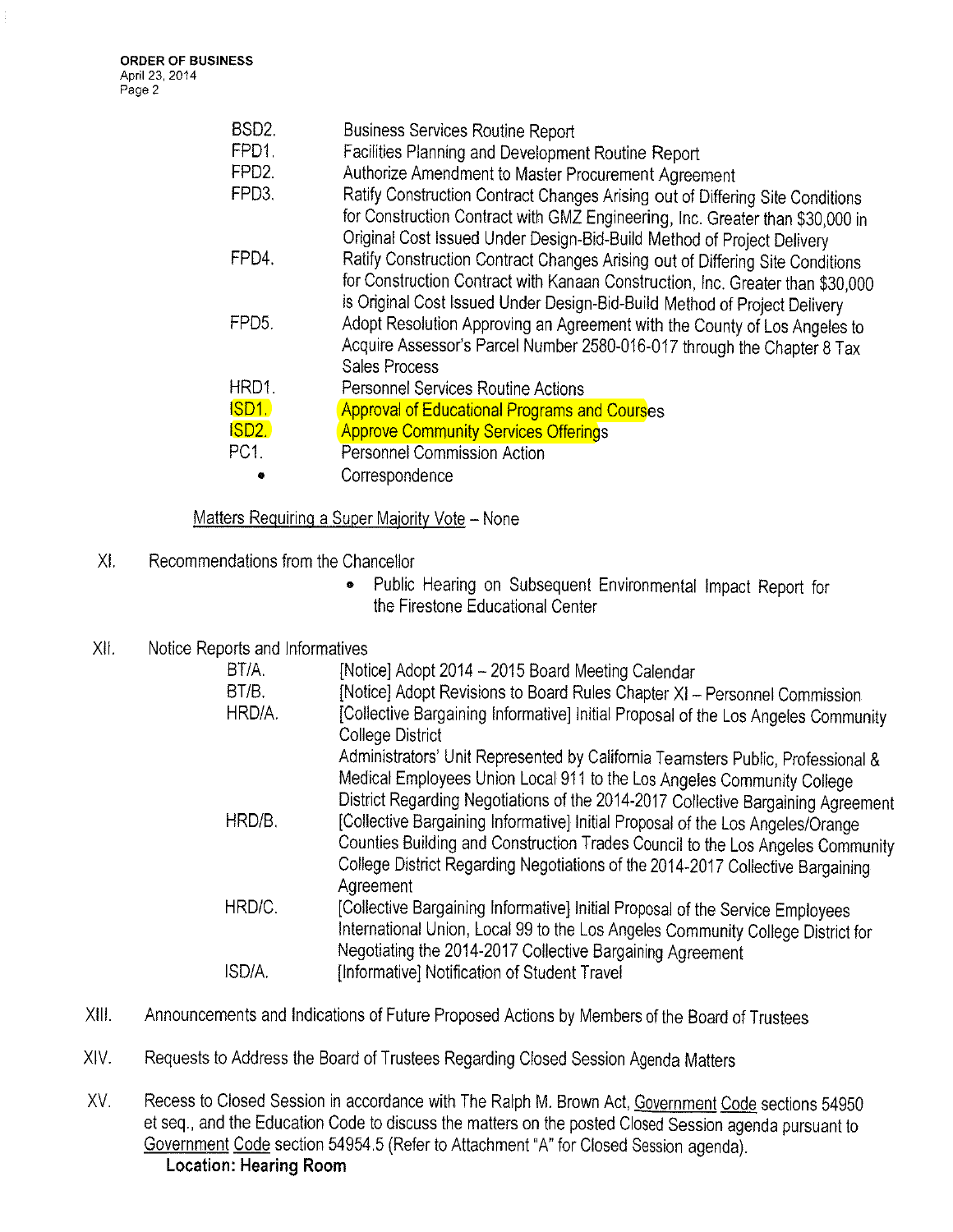# **LOS ANGELES COMMUNITY COLLEGE DISTRICT BOARD OF TRUSTEES**

## **MINUTES – REGULAR MEETING**

**Wednesday, April 23, 2014** · **3:30 p.m. Educational Services Center** · **Board Room 770 Wilshire Boulevard** · **Los Angeles, California 90017**

The regular meeting of the Board of Trustees of the Los Angeles Community College District (LACCD) was called to order at 3:49 p.m. with President Miguel Santiago presiding.

The following members were present: Mike Eng, Mona Field, Nancy Pearlman, Miguel Santiago, Scott J. Svonkin, and Steve Veres. Absent: Ernest H. Moreno (arrived at 3:54 p.m.). Student Trustee Michael J. Griggs was not present.

Trustee Svonkin led the Pledge of Allegiance to the Flag.

Trustee Pearlman explained the background of "Denim Day" and expressed her appreciation to everyone for wearing denim.

President Santiago requested a moment of silence in the memory of the students who died on the way to Humboldt University and the victims of the Jewish facilities shootings in Kansas City.

#### **APPROVAL OF MINUTES**

Motion by Trustee Svonkin, seconded by Trustee Field, to approve the following minutes:

Regular Meeting and Closed Session – March 12, 2014 Special Meeting – March 13, 2014 Regular Meeting and Closed Session – March 26, 2014

*Student Trustee Advisory Vote: Absent (Griggs) APPROVED: 6 Ayes Absent: Trustee Moreno*

#### **REPORTS FROM REPRESENTATIVES OF EMPLOYEE ORGANIZATIONS AT THE RESOURCE TABLE**

The following individuals reported from the Resource Table:

Ms. Joanne Waddell, President, Los Angeles College Faculty Guild, Local 1521; Ms. Velma Butler, President,<br>AFT College Staff Guild, Local 1521A.

(Trustee Moreno arrived at 3:54 p.m.)

#### **ANNOUNCEMENTS FROM THE COLLEGE PRESIDENTS**

Ms. Renee D. Martinez, President, Los Angeles City College (LACC), announced that Mr. John Niroula, a student at LACC, has received the Jack Kent Cooke Scholarship in the amount of \$30,000. She indicated that Mr. Niroula is the first LACC student to receive this scholarship.